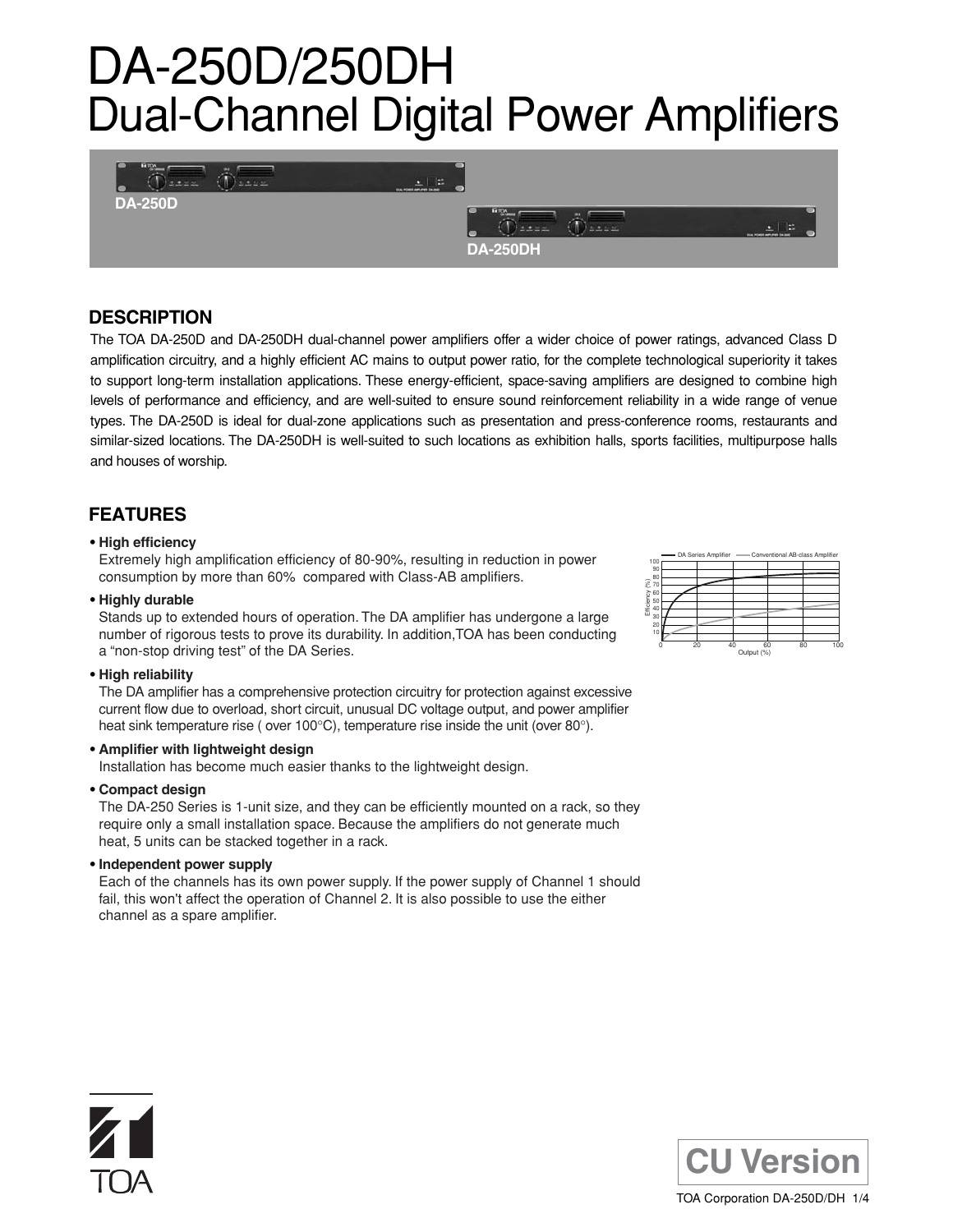

## **APPEARANCE AND DIMENSIONAL DIAGRAM**

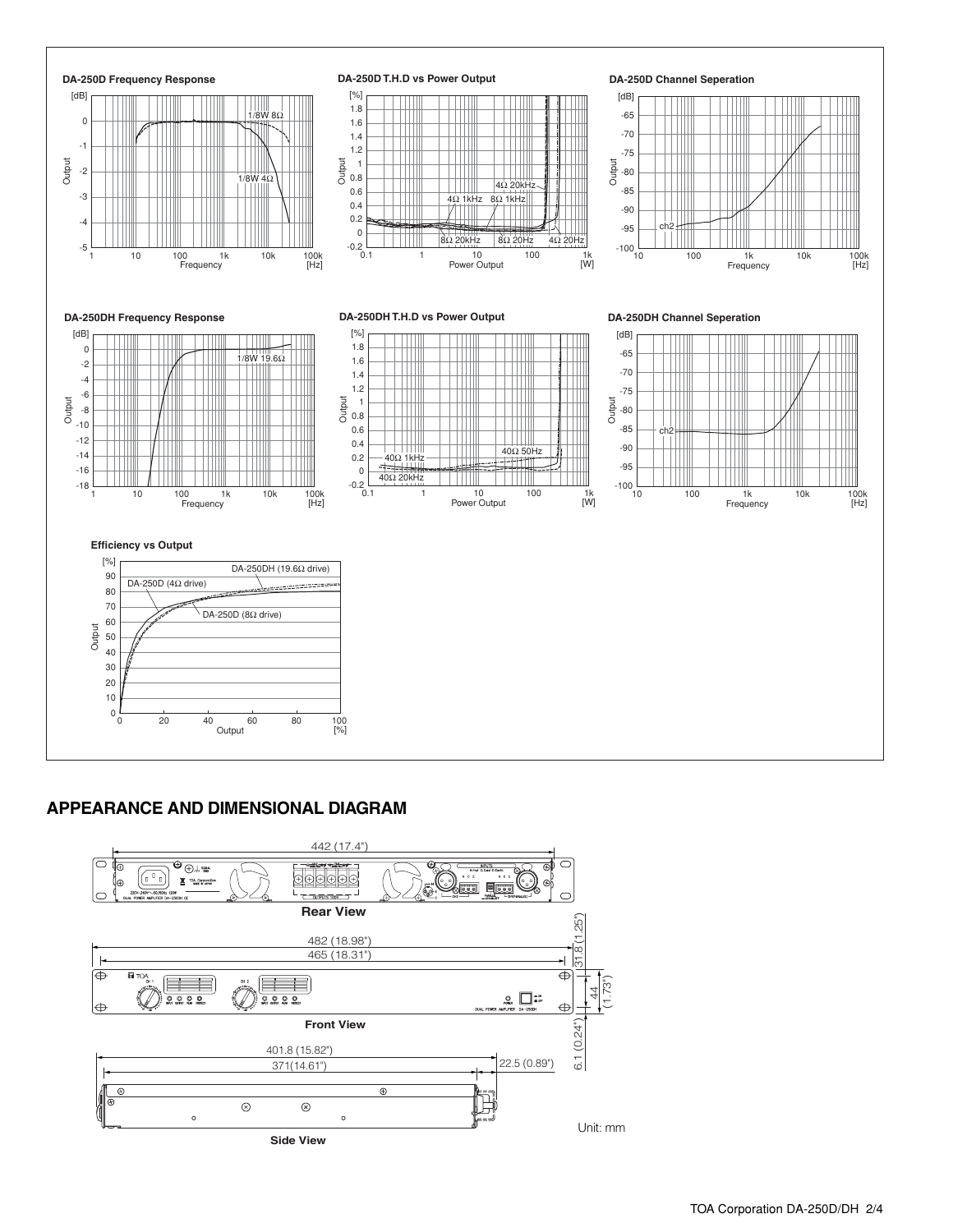## **ARCHITECTURAL AND ENGINEERING SPECIFICATIONS**

#### **DA-250D SPECIFICATIONS**

The dual-channel power amplifier shall use class-D circuit topology and shall be configurable to two channel operation. Power output in wochannel mode with all channels driven shall be: 250W per channel into 4 ohms and 170W per channel into 8 ohms. Each pair of channels shall be bridgeable to produce 500 W. Total harmonic distortion (THD) shall be less than 0.1% @ 1 kHz, 0.3 % (20 to 20,000 Hz). The frequency response shall be 20 to 20,000 Hz (±1 dB). The signal to noise ratio shall be 100 dB (A-weighted). The crosstalk shall be 70 dB (A-weighted). The input impedance shall be 10k ohms for each input into an electronically balanced input circuit. Rear panel switches shall allow selection of bridged operation for 1-2 channels. A rear channel input mode switch shall allow the selection of input 1 to all mode, whereby the signal from input 1 is simultaneously fed to other channel. Each input shall feature a 3 pin phoenix block and XLR connector. Rear panel output connector shall be a heavy-gauge M4 screw-terminal barrier strip suitable for use with spade lugs or up to #12 AWG bare wires. The front panel attenuators shall be recessed to prevent accidental level changes and may be removed and replaced by included security covers once levels have been properly set. The front panel shall have two sets of four LED indicators to indicate the following conditions: signal presence at input (greater than -20 dB), signal presence at output (greater than 1 W @ 8 ohms load), peak clipping and protection circuit activation. The front panel shall also have two removable air filters that may be removed for cleaning without removing the amplifier from the rack.

Built-in protection circuitry shall monitor voltage and current levels to minimize potential damage from overloads, and disable output during shorts, DC offset, or excessive operating temperature at power amp heat sink over 212°F (100°C), or excessive operating temperature inside the unit over 176°F (80°C) via a relay for each channel. The relay shall also delay amplifier connection to the load during turn-on for about 2 seconds, so as to prevent any occurrence of noise at turn-on. Power consumption shall be 120 W (based on UL/CSA standards) and 650 W (rated output 4 ohms x 2 channels), and 420 W (rated output at 8 ohms x 2 channels). The amplifier shall use only one standard rack-spaces or 1.75" (44.5 mm) and its dimensions shall be 18.98" (W) x 1.73" (H) x 15.82" (D) (482 x 44 x 401.8 mm). Front panel finish shall be black anodized aluminum and case finish shall be sheet steel. Weight shall be 11.02 lb (5 kg). The amplifier shall be a TOA model DA-250D.

#### **DA-250DH SPECIFICATIONS**

The dual-channel power amplifier shall use class-D circuit topology and shall be configurable to two channel operation. Power output in twochannel mode with all channels driven shall be: 250W per channel into 19.6 ohms (70V). A pair of channels shall be bridgeable to produce 500W into 39.2 ohms (140V). Total harmonic distortion (THD) shall be less than 0.1% @ 1 kHz, 0.3 % (20 to 20,000 Hz) HPF OFF, and 0.3 % (100 to 20,000 Hz) HPF ON. The frequency response shall be 50 to 20,000 Hz (-3  $dB$ ,  $+1$  dB) HPF ON. The frequency response shall be 20 to 20,000 Hz ( $\pm 1$ ) dB) HPF OFF. The signal to noise ratio shall be 100 dB (A-weighted).

The crosstalk shall be 70 dB (A-weighted). The input impedance shall be 10k ohms for each input into an electronically balanced input circuit. Rearpanel switch shall allow selection of bridged operation. The amplifier shall operate in 2-channel mode when the switch is deselected.

A rear-panel input mode switch shall allow the selection of input 1 to all mode, whereby the signal from input 1 is simultaneously fed to the other channel. Each input shall feature a 3 pin phoenix block and XLR connector. Rear panel output connector shall be a heavy-gauge M4 screw-terminal barrier strip suitable for use with spade lugs or up to #12 AWG bare wires.

The front panel attenuators shall be recessed to prevent accidental level changes and may be removed and replaced by included security covers once levels have been properly set. A dip switch on the rear of the unit shall allow independent on/off selection of a 50 Hz (-6 dB/Oct) high-pass filter (HPF) cut-off for protection against excessive low frequency loading and saturation of speaker transformers.

The front panel shall have two sets of four LED indicators to indicate the following conditions: signal presence at input (greater than -20 dB), signal presence at output (greater than 1 W @ 19.6 ohms load), peak clipping, and protection circuit activation. The front panel shall also have two removable air filters that may be removed for cleaning without removing the amplifier from the rack.

Built-in protection circuitry shall monitor voltage and current levels to minimize potential damage from overloads and disable output during shorts, DC offset or excessive operating temperatur at power supply heat sink over 212°F (100°C) or excessive operating temperature inside the unit over 176°F (80°C) via a relay for each channel. The relay shall also delay amplifier connection to the load during turn-on for about 2 seconds, so as to prevent any occurrence of noise at turn-on. Power consumption shall be 120 W (based on UL/CSA standards) and 580W (rated output 19.6 ohms x 2 channels).

The amplifier shall use only one standard rack-space or 1.75" (44.5m) and its dimensions shall be 18.98" (W) x 1.73" (H) x 15.82" (D) (482 x 44 x 401.8 mm). Front panel finish shall be black anodized aluminum and case finish shall be sheet steel. Weight shall be 11.02 lb (5 kg). The amplifier shall be a TOA model DA-250DH.

The optimal 1:1 line isolation transformer shall be TOA model MT-251H.

## **OPTION**



### **Matching Transformer**

Designed for use with the DA-250DH Dual-Channel Power Amplifier (option), the MT-251H electrically isolates the highimpedance speaker lines from the amplifier.

- **• Capacity:** 0W 250W
- **Primary Side:** 100V line, 70V line
- **• Secondary Side:** 100V line, 70V line, 50V line, 35V line
- **• Frequency Response:** 30 18,000Hz (+0dB, –3dB)
- **• Connection Terminal:** M3 screw terminal, distance between barriers: 6.6mm (0.26")
- **Dimensions:** 108 (W) × 80 (H) × 122 (D)mm (4.25" × 3.15" × 4.80")
- **Weight:** 2.4kg (5.29 lb)